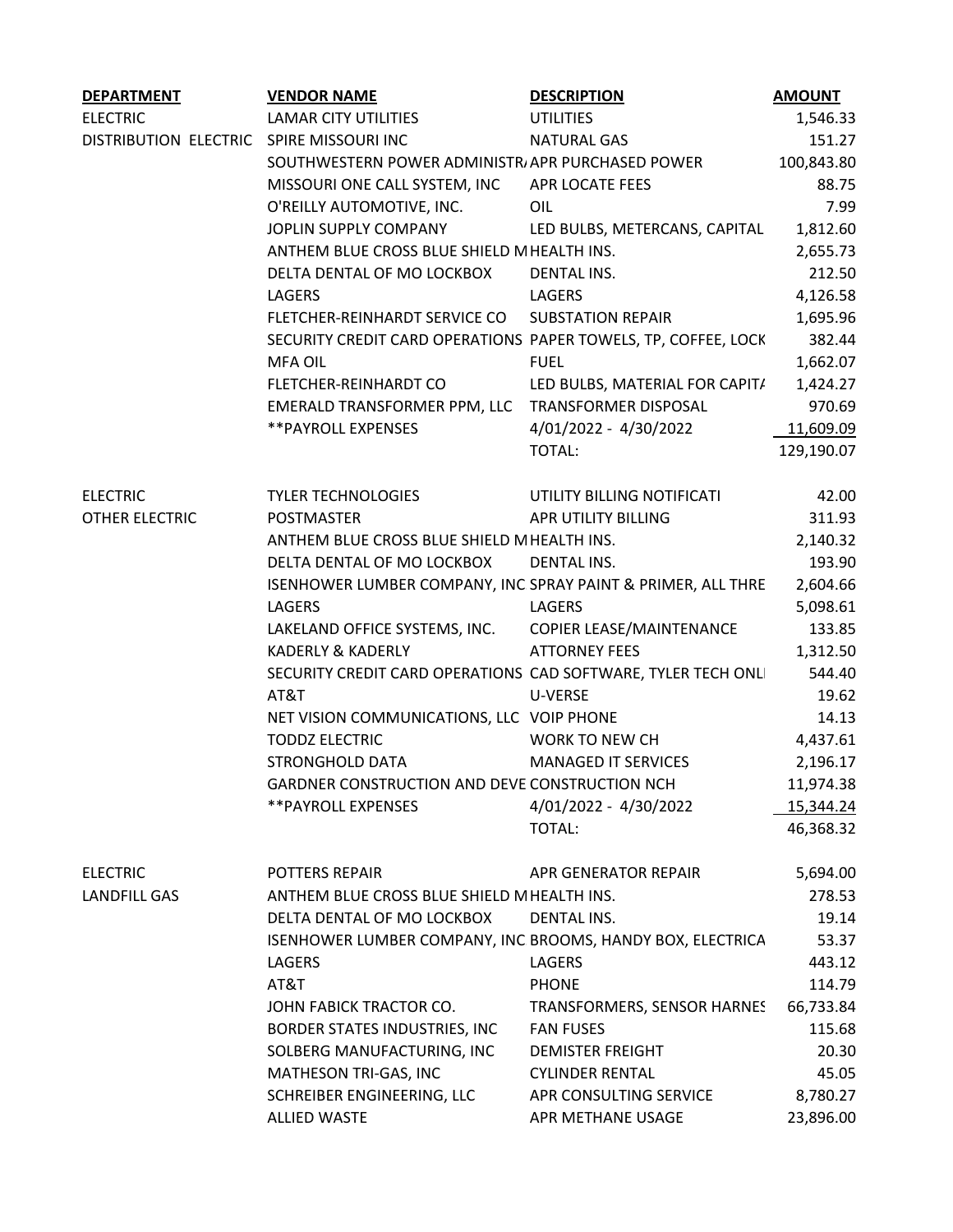|                           | <b>ARVEST BANK</b>                                           | <b>GENERATORS</b>              | 27,193.20  |
|---------------------------|--------------------------------------------------------------|--------------------------------|------------|
|                           | AIR HYGIENE INTERNATIONAL, INC                               | <b>EMISSIONS TESTING</b>       | 10,600.00  |
|                           | <b>MARTIN ENERGY GROUP</b>                                   | <b>REPAIRS TO GEN #3</b>       | 21,424.44  |
|                           | <b>RED BALL OXYGEN</b>                                       | <b>SPEC GAS MIX</b>            | 61.04      |
|                           | BLUE FLAME CREW, LLC                                         | PUMP FOR GAS SKID              | 1,383.00   |
|                           | <b>SCRYER EHS</b>                                            | APR CONSULTING SERVICE         | 8,207.49   |
|                           | ** PAYROLL EXPENSES                                          | 4/01/2022 - 4/30/2022          | 1,197.25   |
|                           |                                                              | <b>TOTAL:</b>                  | 176,260.51 |
| WATER/SEWER               | LAMAR CITY UTILITIES                                         | <b>UTILITIES</b>               | 4,812.66   |
| <b>WATER PLANT</b>        | O'REILLY AUTOMOTIVE, INC.                                    | BRAKE CLEANER, AIR FRESHNER    | 23.54      |
|                           | ANTHEM BLUE CROSS BLUE SHIELD MHEALTH INS.                   |                                | 2,269.99   |
|                           | DELTA DENTAL OF MO LOCKBOX                                   | <b>DENTAL INS.</b>             | 166.55     |
|                           | ISENHOWER LUMBER COMPANY, INC. TARP, NUTS, BOLTS, SCREWS, MO |                                | 136.40     |
|                           | <b>LAGERS</b>                                                | LAGERS                         | 2,856.06   |
|                           | <b>MFA OIL</b>                                               | <b>FUEL</b>                    | 211.23     |
|                           | NET VISION COMMUNICATIONS, LLC VOIP PHONEVOIP                |                                | 14.13      |
|                           | <b>HERITAGE TRACTOR</b>                                      | <b>WEED EATER BATTERY</b>      | 100.00     |
|                           | MUNICIPAL H2O                                                | EPA COMPLIANCE SERVICE         | 350.00     |
|                           | HAWKINS, INC.                                                | 20 BAGS OF CARBON, HYDROFLUC   | 1,549.89   |
|                           | ALLGEIER, MARTIN & ASSOCIATES, IN(#4 NEW WELL PROJECT        |                                | 625.00     |
|                           | ENVIRO-CLEAR                                                 | WSTWTR TRTMNT TRNNG-STRICK     | 322.50     |
|                           | UNITED SCALE SERVICE, INC                                    | <b>CHLORINE SCALE</b>          | 7,865.00   |
|                           | ABASCO, LLC                                                  | ABASCO WW BAFFLE, SHORELINE    | 42,050.00  |
|                           | **PAYROLL EXPENSES                                           | 4/01/2022 - 4/30/2022          | 8,272.00   |
|                           |                                                              | TOTAL:                         | 71,624.95  |
| WATER/SEWER               | LAMAR CITY UTILITIES                                         | <b>UTILITIES</b>               | 542.73     |
| <b>WATER DISTRIBUTION</b> | CORE & MAIN LP                                               | 2" WATER METERS, COUPLING, AL  | 5,413.80   |
|                           | SPIRE MISSOURI INC                                           | <b>NATURAL GAS</b>             | 299.54     |
|                           | O'REILLY AUTOMOTIVE, INC.                                    | OIL CHANGES, DRAIN PLUG        | 134.39     |
|                           | JOPLIN SUPPLY COMPANY                                        | <b>SUPPLIES</b>                | 672.43     |
|                           | ANTHEM BLUE CROSS BLUE SHIELD MHEALTH INS.                   |                                | 1,927.15   |
|                           | DELTA DENTAL OF MO LOCKBOX                                   | DENTAL INS.                    | 136.61     |
|                           | ISENHOWER LUMBER COMPANY, INC. CAP BLOCKS                    |                                | 246.24     |
|                           | <b>LAGERS</b>                                                | LAGERS                         | 1,997.27   |
|                           | ATNIP EXPRESS LLC                                            | <b>ROCK HAULING</b>            | 638.90     |
|                           | SECURITY CREDIT CARD OPERATIONS TP, PPT, TRSH BGS, COFFEE    |                                | 82.40      |
|                           | <b>MFA OIL</b>                                               | <b>FUEL</b>                    | 1,055.56   |
|                           | <b>ORSCHELN</b>                                              | WATER HOSE, REEL, BOOTS, VARIC | 522.62     |
|                           | MULBERRY LIMESTONE QUARRY CON ROCK                           |                                | 329.27     |
|                           | <b>WESTRUM LEAK DETECTION</b>                                | <b>LEAK DETECTION</b>          | 4,000.00   |
|                           | ENVIRO-CLEAR                                                 | WSTWTR TRTMNT TRNNG-H TODI     | 322.50     |
|                           | **PAYROLL EXPENSES                                           | 4/01/2022 - 4/30/2022          | 7,413.17   |
|                           |                                                              | <b>TOTAL:</b>                  | 25,734.58  |
| WATER/SEWER               | <b>POSTMASTER</b>                                            | APR UTILITY BILLING            | 311.92     |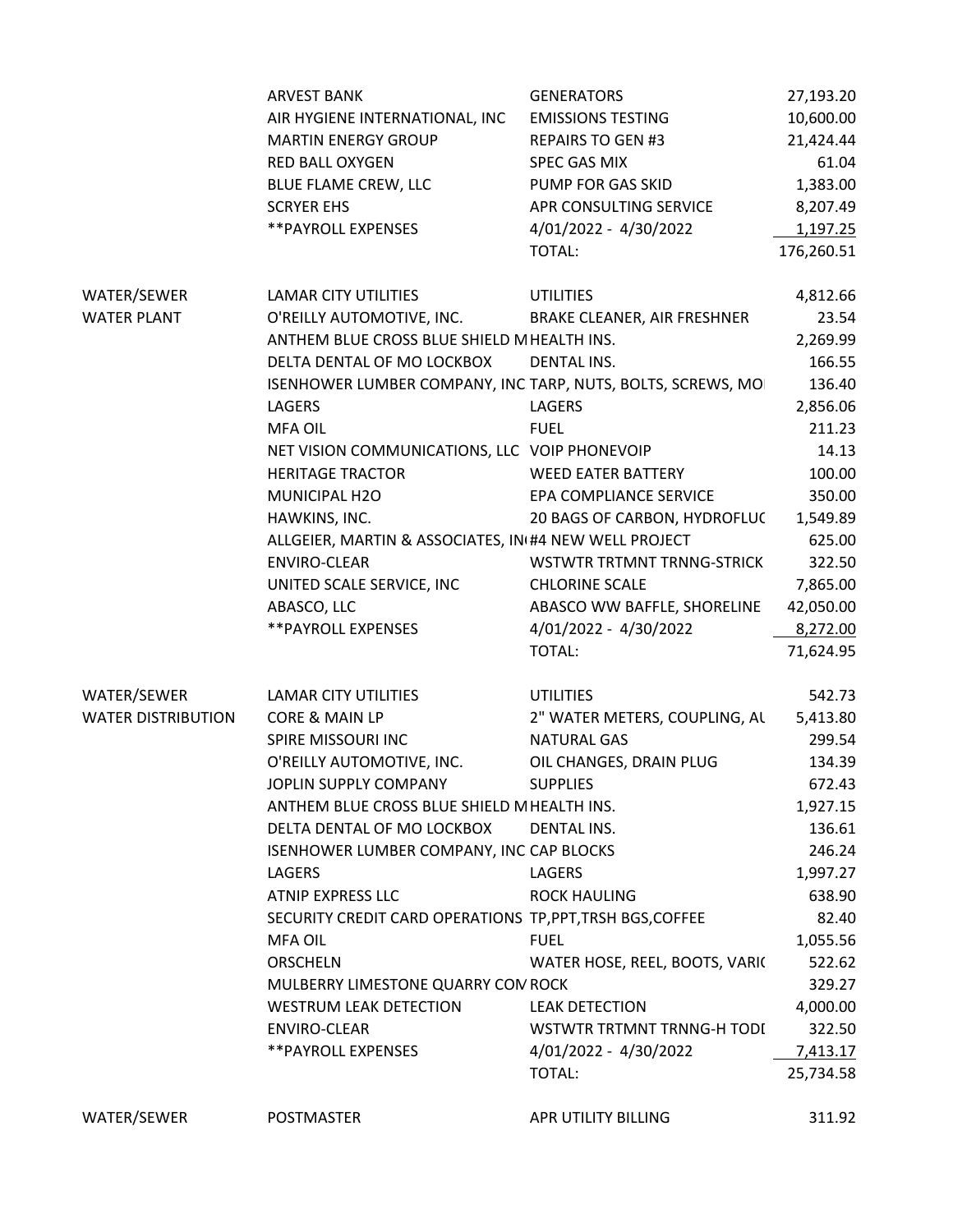| WATER/SEWER OTHER   | ANTHEM BLUE CROSS BLUE SHIELD MHEALTH INS.                     | 1,538.24                       |           |
|---------------------|----------------------------------------------------------------|--------------------------------|-----------|
|                     | DELTA DENTAL OF MO LOCKBOX                                     | DENTAL INS.                    | 111.98    |
|                     | LAGERS                                                         | <b>LAGERS</b>                  | 3,401.88  |
|                     | LAKELAND OFFICE SYSTEMS, INC. COPIER LEASE/MAINTENANCE         |                                | 133.85    |
|                     | SECURITY CREDIT CARD OPERATIONS CAD SOFTWARE, TYLER TECH ONLI  |                                | 551.50    |
|                     | AT&T                                                           | U-VERSE                        | 19.61     |
|                     | NET VISION COMMUNICATIONS, LLC VOIP PHONE                      |                                | 14.13     |
|                     | <b>STRONGHOLD DATA</b>                                         | <b>MANAGED IT SERVICES</b>     | 2,196.17  |
|                     | **PAYROLL EXPENSES                                             | 4/01/2022 - 4/30/2022          | 10,154.19 |
|                     |                                                                | TOTAL:                         | 18,433.47 |
| WATER/SEWER         | LAMAR CITY UTILITIES                                           | <b>UTILITIES</b>               | 6,057.46  |
| SEWER               | PACE ANALYTICAL SERVICES, INC. WWTF E.COLI TESTING, WET TEST   |                                | 1,157.00  |
|                     | JOPLIN SUPPLY COMPANY                                          | 672.42                         |           |
|                     | ANTHEM BLUE CROSS BLUE SHIELD MHEALTH INS.                     |                                | 1,371.64  |
|                     | DELTA DENTAL OF MO LOCKBOX                                     | DENTAL INS.                    | 101.32    |
|                     | LAGERS                                                         | LAGERS                         | 1,264.10  |
|                     | JONES PLUMBING HEATING AND AIR (REPAIRS TO SEWER LINE          |                                | 1,337.77  |
|                     | SECURITY CREDIT CARD OPERATIONS TOOL BOX, PAPER TOWELS, TP, TR |                                | 327.39    |
|                     | <b>ORSCHELN</b>                                                | WEED KILLER, SEALANT, BATTERIE | 152.96    |
|                     | VERMEER GREAT PLAINS                                           | <b>HYDROVAC REPAIRS</b>        | 705.69    |
|                     | <b>TODDZ ELECTRIC</b>                                          | 10TH STREET L/S                | 100.83    |
|                     | **PAYROLL EXPENSES                                             | 4/01/2022 - 4/30/2022          | 5,040.28  |
|                     |                                                                | TOTAL:                         | 18,288.86 |
| SANITATION          | PRARIEVIEW LANDFILL                                            | <b>GATE FEES</b>               | 7,963.99  |
| SANITATION          | LAMAR CITY UTILITIES                                           | <b>UTILITIES</b>               | 48.04     |
|                     | SPIRE MISSOURI INC                                             | 151.26                         |           |
|                     | BARTON COUNTY ELECTRIC COOPERA APR UTILITIES                   | 50.28                          |           |
|                     | ANTHEM BLUE CROSS BLUE SHIELD MHEALTH INS.                     | 2,848.93                       |           |
|                     | DELTA DENTAL OF MO LOCKBOX                                     | <b>DENTAL INS.</b>             | 251.00    |
|                     | LAGERS                                                         | <b>LAGERS</b>                  | 3,507.55  |
|                     | <b>LAMAR TRUCK &amp; TIRE</b>                                  | <b>TIRES</b>                   | 2,781.00  |
|                     | <b>KADERLY &amp; KADERLY</b>                                   | <b>ATTORNEY FEES</b>           | 4,375.00  |
|                     | LAMAR TRAVEL PLAZA                                             | <b>DEF</b>                     | 46.97     |
|                     | SECURITY CREDIT CARD OPERATIONS FUEL TO RETRIEVE TRUCK FRO     |                                | 50.00     |
|                     | <b>MFA OIL</b>                                                 | <b>FUEL</b>                    | 3,208.70  |
|                     | <b>ARMOR EQUIPMENT</b>                                         | <b>TRUCK REPAIRS</b>           | 9,466.99  |
|                     | <b>JEREMY BELCHER</b>                                          | MEAL WHEN TAKING TRUCK TO      | 14.25     |
|                     | **PAYROLL EXPENSES                                             | 4/01/2022 - 4/30/2022          | 12,036.12 |
|                     |                                                                | TOTAL:                         | 46,800.08 |
| <b>GENERAL CITY</b> | <b>LAMAR CITY UTILITIES</b>                                    | <b>UTILITIES</b>               | 1,325.83  |
| <b>GENERAL</b>      | SPIRE MISSOURI INC                                             | NATURAL GAS                    | 288.77    |
|                     | <b>QUILL CORPORATION</b>                                       | <b>COPY PAPER</b>              | 63.98     |
|                     | <b>BARTON COUNTY TREASURER</b>                                 | 4/5/22 MUNICIPAL ELECTION      | 2,196.95  |
|                     | ANTHEM BLUE CROSS BLUE SHIELD MHEALTH INS.                     | 420.12                         |           |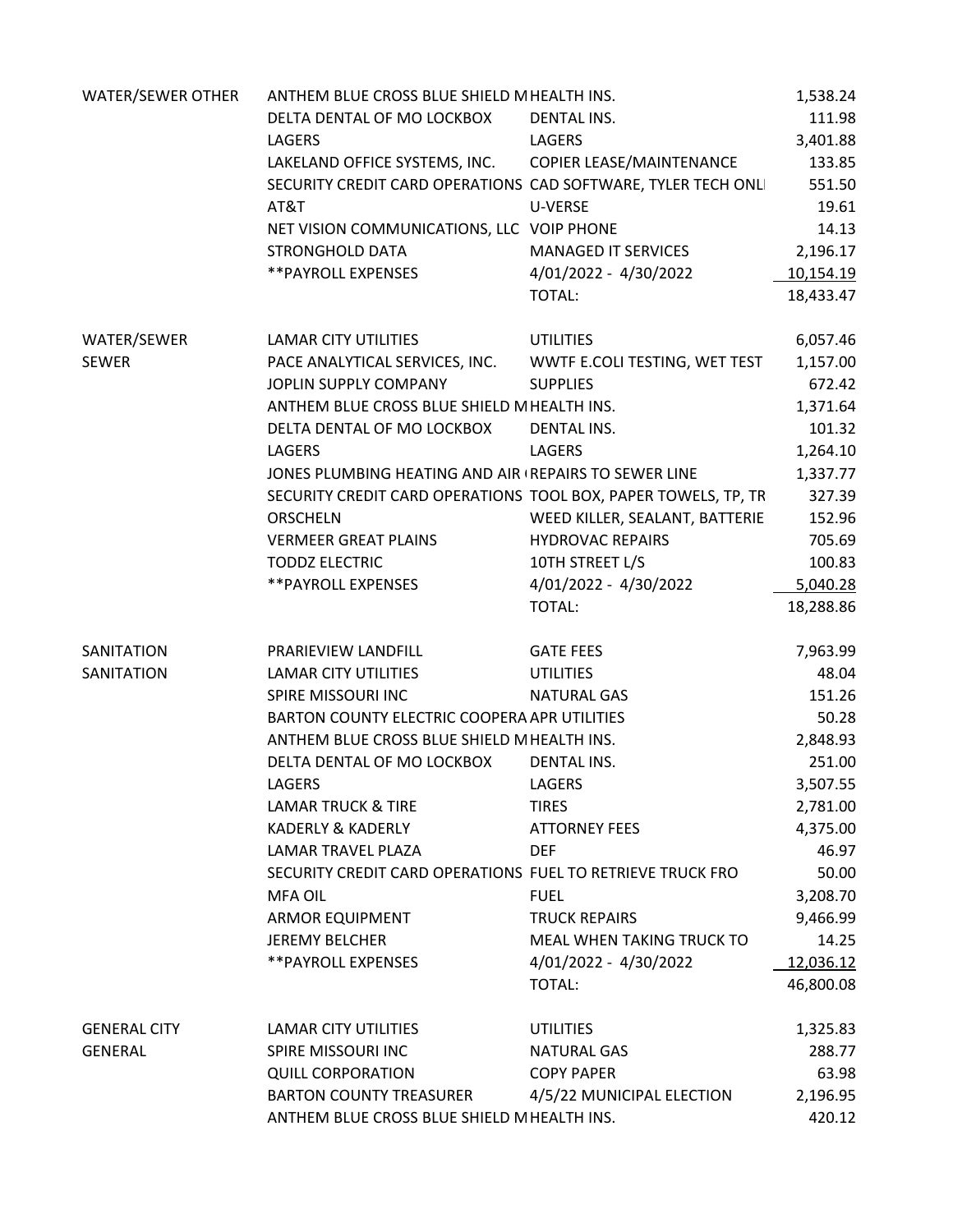|               | DELTA DENTAL OF MO LOCKBOX                                     | DENTAL INS.                    | 33.34     |
|---------------|----------------------------------------------------------------|--------------------------------|-----------|
|               | LAGERS                                                         | LAGERS                         | 1,808.12  |
|               | AT&T                                                           | FD LANDLINE                    | 103.95    |
|               | BARTON COUNTY CHAMBER OF COMIQ3 ECONOMIC DEVELOPMENT           |                                | 8,750.00  |
|               | <b>KADERLY &amp; KADERLY</b>                                   | <b>ATTORNEY FEES</b>           | 7,000.00  |
|               | SECURITY CREDIT CARD OPERATIONS LEGAL PADS, COPY PAPER, WIRELE |                                | 291.67    |
|               | AT&T                                                           | U-VERSE                        | 19.62     |
|               | NET VISION COMMUNICATIONS, LLC INTERNET SERVICE, VOIP          |                                | 213.09    |
|               | PAT O'NEAL                                                     | <b>CITY TREASURER</b>          | 300.00    |
|               | ** PAYROLL EXPENSES                                            | 4/01/2022 - 4/30/2022          | 34,670.98 |
|               |                                                                | TOTAL:                         | 57,486.42 |
|               |                                                                |                                |           |
| GENERAL       | PRARIEVIEW LANDFILL                                            | <b>DISPOSAL</b>                | 20.13     |
| <b>POLICE</b> | <b>CLEMENT'S PLUMBING &amp; HEATING</b>                        | <b>CONDENSATE PUMP</b>         | 94.58     |
|               | LAMAR CITY UTILITIES                                           | <b>UTILITIES</b>               | 1,010.20  |
|               | <b>WALMART COMMUNITY</b>                                       | USB HUB                        | 11.88     |
|               | O'REILLY AUTOMOTIVE, INC.                                      | ANTI-FREEZE                    | 14.99     |
|               | <b>BARTON COUNTY TREASURER</b>                                 | APR DISPATCH SERVICES          | 5,000.00  |
|               | ANTHEM BLUE CROSS BLUE SHIELD MHEALTH INS.                     |                                | 10,648.69 |
|               | DELTA DENTAL OF MO LOCKBOX                                     | DENTAL INS.                    | 763.41    |
|               | LAGERS                                                         | LAGERS                         | 9,601.60  |
|               | MACA (MISSOURI ANIMAL CONTROL CERTIFICATION DUES               |                                | 10.00     |
|               | <b>LAMAR TRUCK &amp; TIRE</b>                                  | OIL CHANGE                     | 44.93     |
|               | LAKELAND OFFICE SYSTEMS, INC.                                  | COPIER LEASE/MAINTENANCE       | 86.76     |
|               | <b>KADERLY &amp; KADERLY</b>                                   | <b>ATTORNEY FEES</b>           | 562.50    |
|               | SECURITY CREDIT CARD OPERATIONS HANGERS, MEMO PADS, DRI-CRAS   |                                | 1,080.37  |
|               | <b>ORSCHELN</b>                                                | BED PLLTS/SQUG/MOUS KLLR P     | 44.96     |
|               | NET VISION COMMUNICATIONS, LLC INTERNET SERVICE, VOIP          |                                | 261.36    |
|               | <b>MATT &amp; MAX LLC</b>                                      | <b>CAR WASHES</b>              | 42.00     |
|               | <b>WEX BANK</b>                                                | <b>FUEL</b>                    | 3,019.15  |
|               | MISSOURI STATE HIGHWAY PATROL 2ND QTR MULES                    |                                | 210.00    |
|               | STRONGHOLD DATA                                                | <b>MANAGED IT SERVICES</b>     | 2,196.16  |
|               | SOUTHERN UNIFORM AND TACTICAL, COLLAR INSIGNIAS, NAME STRIPE,  |                                | 219.96    |
|               | WOOD CARTHAGE CDJR                                             | TESTING AND LABOR, REPLACE ST. | 632.50    |
|               | BLUE TO GOLD, LLC                                              | ADV CRMNL INV/INTRVW/INTR      | 249.00    |
|               | ** PAYROLL EXPENSES                                            | 4/01/2022 - 4/30/2022          | 44,418.20 |
|               |                                                                | TOTAL:                         | 80,243.33 |
|               |                                                                |                                |           |
| GENERAL       | <b>LAMAR CITY UTILITIES</b>                                    | <b>UTILITIES</b>               | 503.14    |
| <b>FIRE</b>   | JOPLIN FIRE PROTECTION CO                                      | FIRE EXT RECHARGE/SERVICE      | 74.00     |
|               | AIRE-MASTER OF AMERICA, INC.                                   | <b>DEODORIZER SERVICE</b>      | 7.44      |
|               | SPIRE MISSOURI INC                                             | <b>NATURAL GAS</b>             | 279.49    |
|               | ANTHEM BLUE CROSS BLUE SHIELD MHEALTH INS.                     |                                | 1,779.79  |
|               | DELTA DENTAL OF MO LOCKBOX                                     | <b>DENTAL INS.</b>             | 160.02    |
|               | LAGERS                                                         | LAGERS                         | 1,921.34  |
|               | R & D COMMUNICATIONS, INC                                      | <b>REPEATER REPAIR</b>         | 402.78    |
|               | KADERLY & KADERLY                                              | <b>ATTORNEY FEES</b>           | 62.50     |
|               |                                                                |                                |           |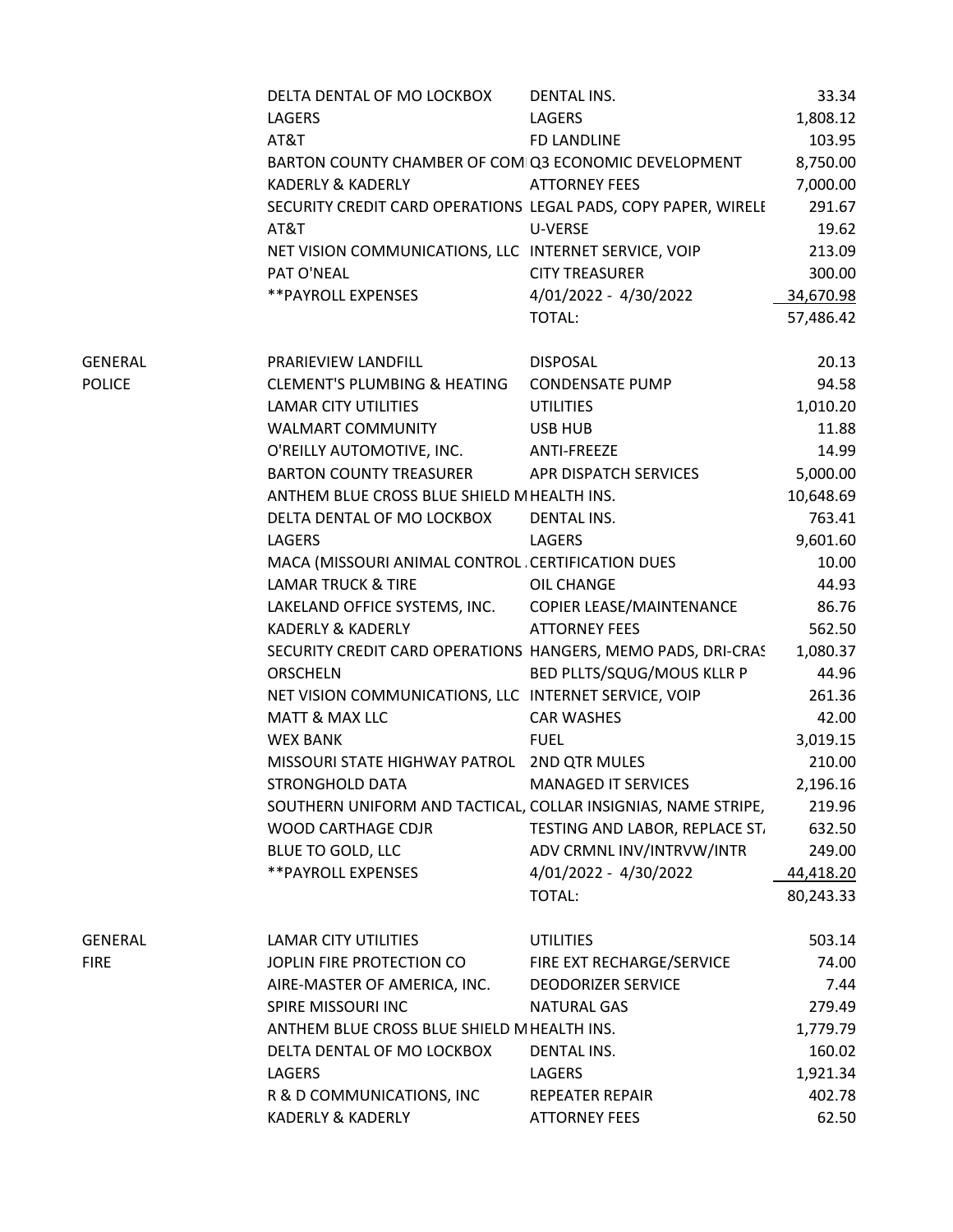|                           | SECURITY CREDIT CARD OPERATIONS INK CARTRIDGE, FARM RESCUE CL   |                                 | 86.86     |
|---------------------------|-----------------------------------------------------------------|---------------------------------|-----------|
|                           | MFA OIL                                                         | <b>FUEL</b>                     | 708.46    |
|                           | NET VISION COMMUNICATIONS, LLC VOIP PHONE                       |                                 | 35.60     |
|                           | <b>COX MEDICAL GROUP</b>                                        | PRE-EMPLOYMENT DRUG SCREEN      | 15.00     |
|                           | **PAYROLL EXPENSES                                              | 4/01/2022 - 4/30/2022           | 11,201.24 |
|                           |                                                                 | TOTAL:                          | 17,237.66 |
|                           |                                                                 |                                 |           |
| GENERAL                   | ANTHEM BLUE CROSS BLUE SHIELD MHEALTH INS.                      |                                 | 562.38    |
| <b>BUILDING INSPECTOR</b> | DELTA DENTAL OF MO LOCKBOX                                      | <b>DENTAL INS.</b>              | 35.86     |
|                           | LAGERS                                                          | LAGERS                          | 1,140.99  |
|                           | <b>LAMAR TRUCK &amp; TIRE</b>                                   | <b>TRUCK TIRES</b>              | 878.00    |
|                           | MFA OIL                                                         | <b>FUEL</b>                     | 110.14    |
|                           | ** PAYROLL EXPENSES                                             | 4/01/2022 - 4/30/2022           | 3,307.21  |
|                           |                                                                 | TOTAL:                          | 6,034.58  |
|                           |                                                                 |                                 |           |
| GENERAL                   | CONSOLIDATED PUBLIC WATER SUPPIAPR UTILITIES                    |                                 | 118.19    |
| <b>AIRPORT</b>            | BARTON COUNTY ELECTRIC COOPERA APR UTILITIES                    |                                 | 397.17    |
|                           | ANTHEM BLUE CROSS BLUE SHIELD MHEALTH INS.                      |                                 | 7.08      |
|                           | DELTA DENTAL OF MO LOCKBOX                                      | DENTAL INS.                     | 0.60      |
|                           | LAGERS                                                          | LAGERS                          | 22.02     |
|                           | <b>KADERLY &amp; KADERLY</b>                                    | <b>ATTORNEY FEES</b>            | 812.50    |
|                           | **PAYROLL EXPENSES                                              | 4/01/2022 - 4/30/2022           | 200.98    |
|                           |                                                                 | TOTAL:                          | 1,558.54  |
|                           |                                                                 |                                 |           |
| GENERAL                   | LAMAR CITY UTILITIES                                            | <b>UTILITIES</b>                | 342.32    |
| <b>STREET</b>             | MILLER CONCRETE CONSTRUCTION                                    | INLET BOXES, PAD, EXPANSION, BI | 3,294.00  |
|                           | SPIRE MISSOURI INC                                              | <b>NATURAL GAS</b>              | 124.28    |
|                           | CROW-BURLINGAME COMPANY                                         | 15' HOSE FOR JETTER, WIRE, BRUS | 303.06    |
|                           | O'REILLY AUTOMOTIVE, INC.                                       | JETTER FITTINGS, MEGACRIMPER,   | 179.92    |
|                           | ANTHEM BLUE CROSS BLUE SHIELD MHEALTH INS.                      |                                 | 4,006.29  |
|                           | DELTA DENTAL OF MO LOCKBOX                                      | <b>DENTAL INS.</b>              | 312.80    |
|                           | ISENHOWER LUMBER COMPANY, INC CONCRETE CAULK                    |                                 | 21.78     |
|                           | LAGERS                                                          | LAGERS                          | 3,871.65  |
|                           | OLD DOMINION BRUSH                                              | PARTS FOR LEAF MACHINE, FREIGI  | 3,370.26  |
|                           | <b>LAMAR TRUCK &amp; TIRE</b>                                   | <b>6 WHEEL TIRE ROTATION</b>    | 45.00     |
|                           | HEARTLAND TRACTOR COMPANY                                       | <b>BELTS FOR SKID STEER</b>     | 114.50    |
|                           | <b>KADERLY &amp; KADERLY</b>                                    | <b>ATTORNEY FEES</b>            | 62.50     |
|                           | ATNIP EXPRESS LLC                                               | ROCK HAULING                    | 89.60     |
|                           | LIBERAL TIRE LLC                                                | TUBES, TIRES, FLUID PUMP OUT, S | 2,577.48  |
|                           | SECURITY CREDIT CARD OPERATIONS LEVEL, PAPER TOWELS, COFFEE, TI |                                 | 63.04     |
|                           | MFA OIL                                                         | <b>FUEL</b>                     | 3,441.68  |
|                           | <b>ORSCHELN</b>                                                 | CHAINSAW OIL, WEED KILLER, WR   | 237.37    |
|                           | NET VISION COMMUNICATIONS, LLC VOIP PHONE                       |                                 | 14.13     |
|                           | MULBERRY LIMESTONE QUARRY CMC APR ROCK                          |                                 | 1,233.04  |
|                           | <b>KS STATE BANK</b>                                            | 2016 GLOBAL M3 STREET SWEE      | 20,749.84 |
|                           | OAKTON CONSTRUCTION & DESIGN DRAINAGE IMPROVEMENTS              |                                 | 1,520.00  |
|                           | <b>HERITAGE TRACTOR</b>                                         | FUEL & TRANSMISSION FILTER      | 64.47     |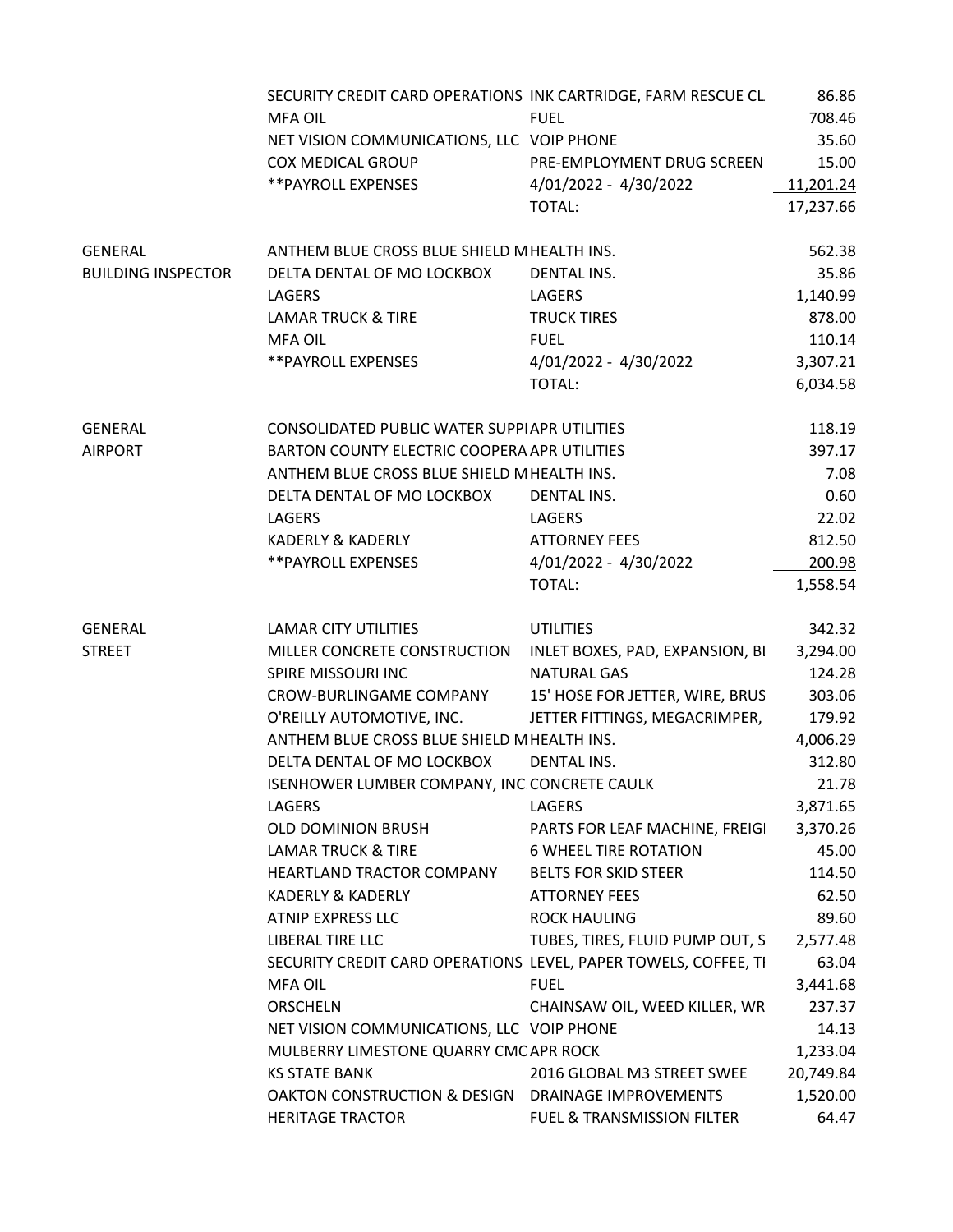|                      | EQUIPMENTSHARE                                                 | #59 BACKHOE REPAIR                | 4,441.04  |
|----------------------|----------------------------------------------------------------|-----------------------------------|-----------|
|                      | <b>MITCH SHAW</b>                                              | <b>CDL REIMBURSEMENT</b>          | 121.40    |
|                      | ** PAYROLL EXPENSES                                            | 4/01/2022 - 4/30/2022             | 14,333.66 |
|                      |                                                                | TOTAL:                            | 64,935.11 |
|                      |                                                                |                                   |           |
| MEMORIAL             | <b>LAMAR CITY UTILITIES</b>                                    | <b>UTILITIES</b>                  | 958.96    |
| <b>MEMORIAL HALL</b> | AIRE-MASTER OF AMERICA, INC.                                   | <b>DEODORIZER SERVICE</b>         | 44.66     |
|                      | SPIRE MISSOURI INC                                             | NATURAL GAS                       | 67.20     |
|                      | ANTHEM BLUE CROSS BLUE SHIELD MHEALTH INS.                     |                                   | 396.85    |
|                      | DELTA DENTAL OF MO LOCKBOX                                     | DENTAL INS.                       | 35.76     |
|                      | LAGERS                                                         | LAGERS                            | 429.85    |
|                      | <b>ORSCHELN</b>                                                | <b>SNOW SHOVEL</b>                | 29.99     |
|                      | ** PAYROLL EXPENSES                                            | 4/01/2022 - 4/30/2022             | 2,041.72  |
|                      |                                                                | TOTAL:                            | 4,004.99  |
|                      |                                                                |                                   |           |
| <b>PARK</b>          | SARA LUTHI, BILL TALBOT                                        | SHELTER DEPOSIT REFUNDS           | 50.00     |
| <b>PARK</b>          | <b>LAMAR CITY UTILITIES</b>                                    | <b>UTILITIES</b>                  | 2,684.06  |
|                      | VAN DE MARK TOOL & MACHINE                                     | <b>COVER PLATES FOR LIGHT POL</b> | 60.00     |
|                      | MFA AGRI SER-LAMAR                                             | <b>ERESER MAX</b>                 | 421.50    |
|                      | ANTHEM BLUE CROSS BLUE SHIELD MHEALTH INS.                     |                                   | 710.88    |
|                      | DELTA DENTAL OF MO LOCKBOX                                     | <b>DENTAL INS.</b>                | 35.86     |
|                      | ISENHOWER LUMBER COMPANY, INC. TOILET, WASHERS, OUTLET, HAND   |                                   | 215.20    |
|                      |                                                                |                                   |           |
|                      | LAGERS                                                         | LAGERS                            | 502.32    |
|                      | <b>KADERLY &amp; KADERLY</b>                                   | <b>ATTORNEY FEES</b>              | 62.50     |
|                      | SECURITY CREDIT CARD OPERATIONS 5PK TRIMMER HEADS, 2 CYCLE OIL |                                   | 295.17    |
|                      | ORSCHELN                                                       | 2 CYCLE OIL, SPRAY PAINT, FUEL FI | 209.29    |
|                      | <b>HERITAGE TRACTOR</b>                                        | MOWER BLADES, MOWER DECK V        | 214.86    |
|                      | UNITED LABORATORIES                                            | UNINAL SCREENS                    | 78.47     |
|                      | ** PAYROLL EXPENSES                                            | 4/01/2022 - 4/30/2022             | 2,184.01  |
|                      |                                                                | TOTAL:                            | 7,724.12  |
|                      |                                                                |                                   |           |
| <b>PARK</b>          | KYLE KELLENBEGER, JOSEPH ALLEN, N THIEBAUD DEPOSIT REFUNDS     |                                   | 500.00    |
| THIEBAUD AUDITORIUM  | <b>LAMAR CITY UTILITIES</b>                                    | <b>UTILITIES</b>                  | 1,554.78  |
|                      | SPIRE MISSOURI INC                                             | <b>NATURAL GAS</b>                | 390.66    |
|                      | UNITED LABORATORIES                                            | UNINAL SCREENS                    | 78.48     |
|                      | ** PAYROLL EXPENSES                                            | 4/01/2022 - 4/30/2022             | 1,003.50  |
|                      |                                                                | TOTAL:                            | 3,527.42  |
|                      |                                                                |                                   |           |
| <b>PARK</b>          | <b>LAMAR CITY UTILITIES</b>                                    | <b>UTILITIES</b>                  | 786.25    |
| <b>SWIMMING POOL</b> | SPIRE MISSOURI INC                                             | <b>NATURAL GAS</b>                | 255.16    |
|                      | ANTHEM BLUE CROSS BLUE SHIELD MR GARDNER ADJ                   |                                   | 562.38    |
|                      | LAGERS                                                         | LAGERS                            | 613.57    |
|                      | LOWE'S                                                         | Plants                            | 916.86    |
|                      | SECURITY CREDIT CARD OPERATIONS Grass                          |                                   | 219.92    |
|                      | <b>ORSCHELN</b>                                                | TRMMR HD/MRCL GRO/GRNHS/P         | 109.20    |
|                      | TRAFFIC SAFETY STORE                                           | safety supplies                   | 497.76    |
|                      |                                                                | TOTAL:                            | 3,961.10  |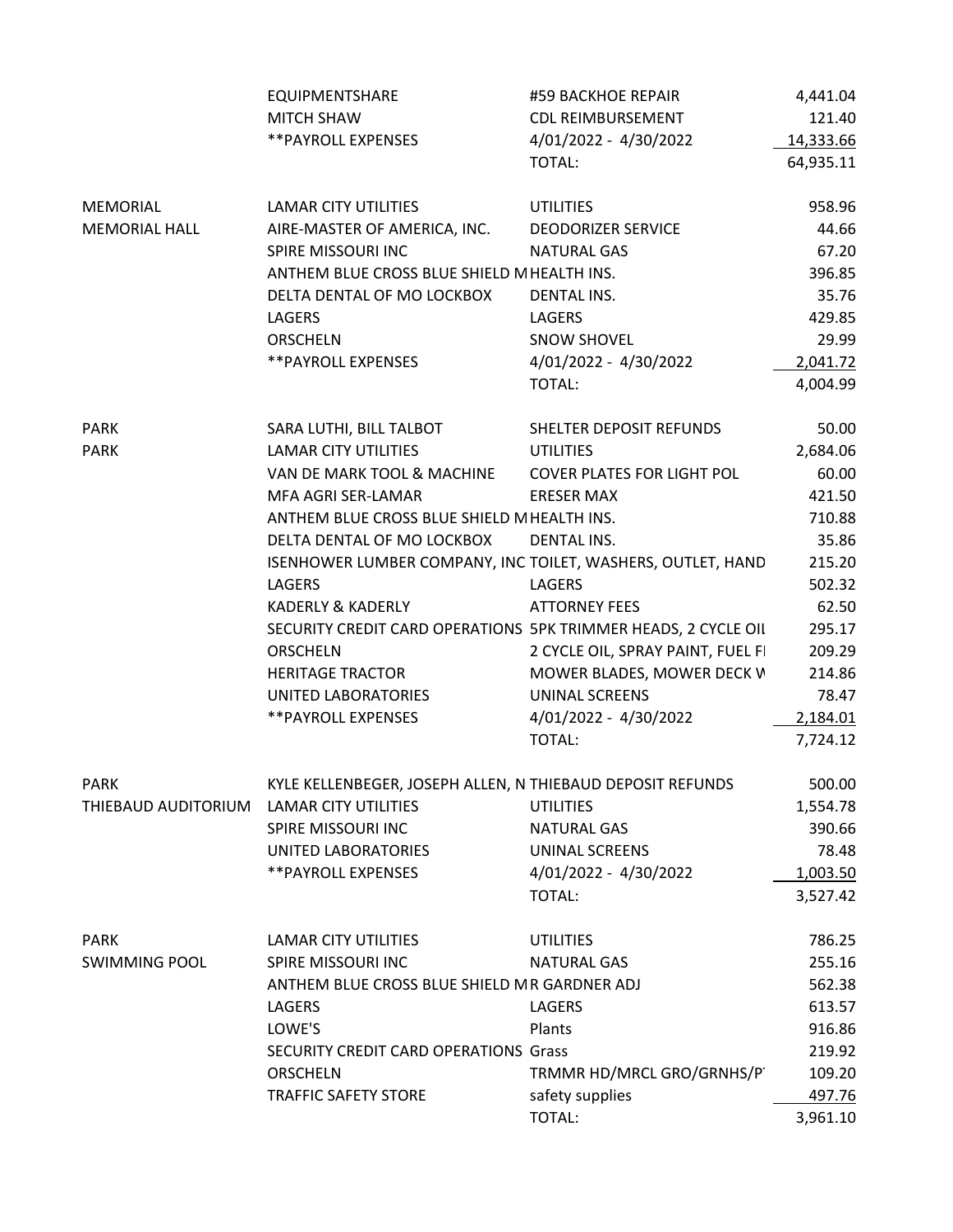| <b>PARK</b>                        | CONSOLIDATED PUBLIC WATER SUPPIAPR UTILITIES                       |                                | 121.15    |
|------------------------------------|--------------------------------------------------------------------|--------------------------------|-----------|
| LAKE                               | ANTHEM BLUE CROSS BLUE SHIELD MHEALTH INS.                         |                                | 562.38    |
|                                    | DELTA DENTAL OF MO LOCKBOX                                         | <b>DENTAL INS.</b>             | 35.86     |
|                                    | ISENHOWER LUMBER COMPANY, INC TOILET SEATS, REPAIR KITS, KEYS, !   |                                | 120.28    |
|                                    | <b>LAGERS</b>                                                      | <b>LAGERS</b>                  | 802.00    |
|                                    | HEARTLAND TRACTOR COMPANY                                          | SAFETY/OUTER/OIL FILTER        | 72.36     |
|                                    | <b>MFA OIL</b>                                                     | <b>FUEL</b>                    | 80.24     |
|                                    | **PAYROLL EXPENSES                                                 | 4/01/2022 - 4/30/2022          | 2,313.60  |
|                                    |                                                                    | TOTAL:                         | 4,107.87  |
| <b>PARK</b>                        | ISENHOWER LUMBER COMPANY, INC FAUCET/FAUCET CONNECTOR/CL           |                                | 66.90     |
| YOUTH                              | <b>ORSCHELN</b>                                                    | STALL MATS, OIL, PRIMER, SPRAY | 216.06    |
|                                    | **PAYROLL EXPENSES                                                 | 4/01/2022 - 4/30/2022          | 1,281.00  |
|                                    |                                                                    | TOTAL:                         | 1,563.96  |
| <b>PARK</b>                        | ANTHEM BLUE CROSS BLUE SHIELD MHEALTH INS.                         |                                | 562.38    |
| <b>PARKS &amp; REC</b>             | DELTA DENTAL OF MO LOCKBOX                                         | DENTAL INS.                    | 35.86     |
|                                    | LAGERS                                                             | LAGERS                         | 1,061.49  |
|                                    | <b>MFA OIL</b>                                                     | <b>FUEL</b>                    | 107.95    |
|                                    | NET VISION COMMUNICATIONS, LLC VOIP PHONE                          |                                | 24.88     |
|                                    | ** PAYROLL EXPENSES                                                | 4/01/2022 - 4/30/2022          | 3,076.82  |
|                                    |                                                                    | <b>TOTAL:</b>                  | 4,869.38  |
| <b>TRANSPORTATION TAX</b>          | MILLER CONCRETE CONSTRUCTION CORNER OF SQUARE BY POST OFF 7,227.00 |                                |           |
| <b>STREET</b>                      |                                                                    | TOTAL:                         | 7,227.00  |
| CAPITAL IMPROVEMENT TODDZ ELECTRIC |                                                                    | WORK TO NEW CITY HALL          | 4,437.62  |
| <b>GENERAL CITY</b>                | GARDNER CONSTRUCTION AND DEVE CONSTRUCTION NEW CITY HALL           |                                | 31,974.38 |
|                                    |                                                                    | TOTAL:                         | 36,412.00 |
| CAPITAL IMPROVEMEN                 | <b>GHA TECHNOLOGIES, INC</b>                                       | <b>TOUGHBOOKS</b>              | 16,762.19 |
| <b>POLICE</b>                      |                                                                    | TOTAL:                         | 16,762.19 |
| <b>TAXI</b>                        | AIRE-MASTER OF AMERICA, INC.                                       | <b>DEODORIZER SERVICE</b>      | 7.46      |
| <b>TAXI</b>                        | <b>AT&amp;T MOBILITY</b>                                           | <b>TATS</b>                    | 64.66     |
|                                    | ANTHEM BLUE CROSS BLUE SHIELD MHEALTH INS.                         |                                | 562.38    |
|                                    | DELTA DENTAL OF MO LOCKBOX                                         | DENTAL INS.                    | 35.86     |
|                                    | <b>LAGERS</b>                                                      | LAGERS                         | 776.67    |
|                                    | WILSON BODY SHOP, LLC                                              | <b>T2 - VEHICLE REPAIRS</b>    | 4,625.86  |
|                                    | SECURITY CREDIT CARD OPERATIONS TONER CARTRIDGE, RR CROSSING       |                                | 77.72     |
|                                    | <b>MFA OIL</b>                                                     | <b>FUEL</b>                    | 804.91    |
|                                    | <b>ORSCHELN</b>                                                    | WAX TOILET RING                | 2.79      |
|                                    | NET VISION COMMUNICATIONS, LLC VOIP PHONE                          |                                | 34.55     |
|                                    | **PAYROLL EXPENSES                                                 | 4/01/2022 - 4/30/2022          | 7,957.24  |
|                                    |                                                                    | TOTAL:                         | 14,950.10 |